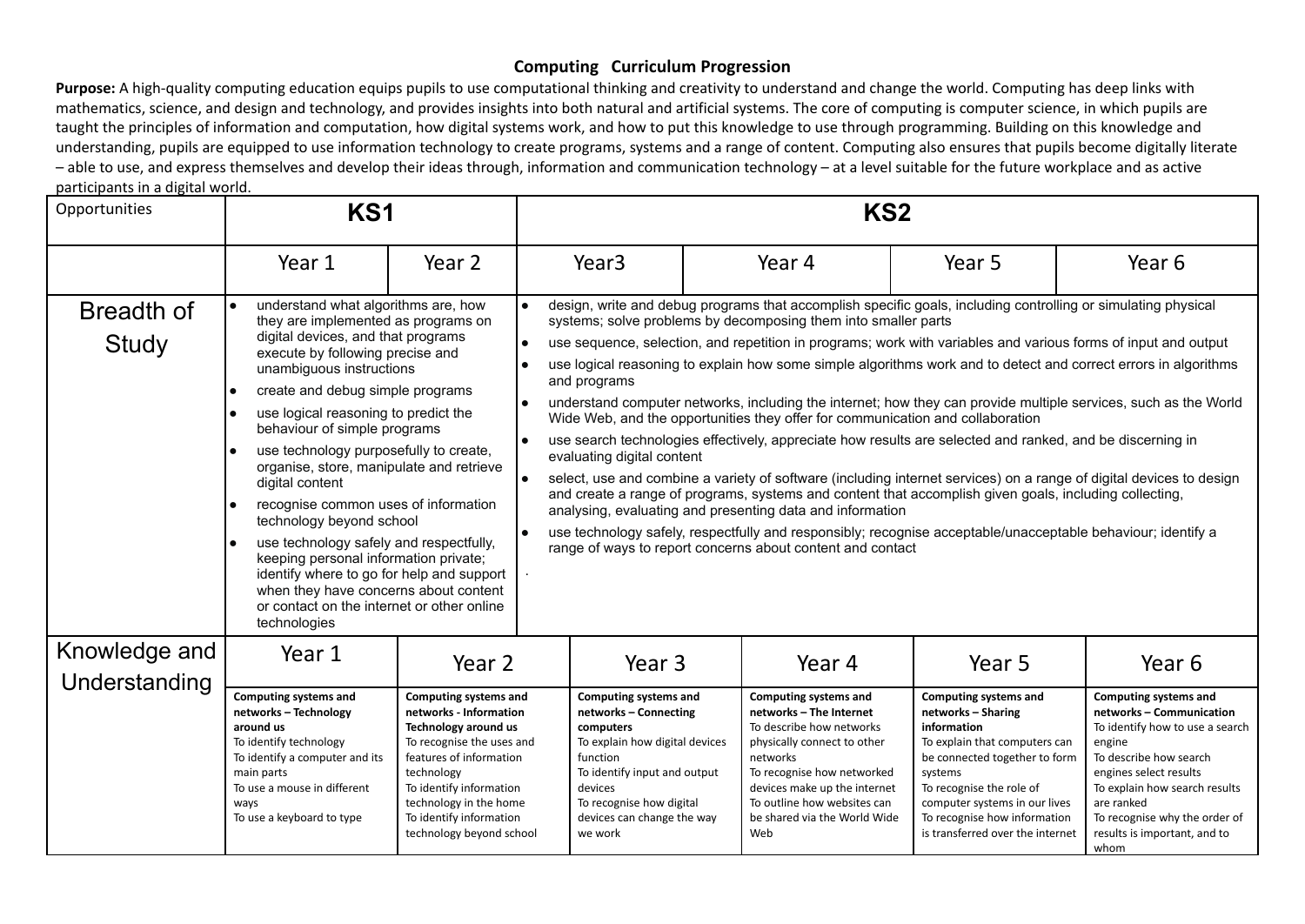| Creating media - digital                   | To explain how information                                 | To explain how a computer      | To describe how content can     | To explain how sharing           | To recognise how we                |
|--------------------------------------------|------------------------------------------------------------|--------------------------------|---------------------------------|----------------------------------|------------------------------------|
| painting                                   | technology benefits us                                     | network can be used to share   | be added and accessed on the    | information online lets people   | communicate using                  |
| To use the keyboard to edit                | To show how to use                                         | information                    | World Wide Web                  | in different places work         | technology                         |
| text                                       | information technology safely                              | To explore how digital devices | To recognise how the content    | together                         | To evaluate different methods      |
| To create rules for using                  | To recognise that choices are                              | can be connected               | of the WWW is created by        | To contribute to a shared        | of online communication            |
| technology responsibly                     | made when using information                                | To recognise the physical      | people                          | project online                   |                                    |
| To describe what different                 | technology                                                 | components of a network        | To evaluate the consequences    | To evaluate different ways of    | Creating media - 3D                |
| freehand tools do                          |                                                            |                                | of unreliable content           | working together online          | <b>Modelling</b>                   |
| To use the shape tool and the              |                                                            |                                |                                 |                                  | To use a computer to create        |
| line tools                                 | Creating media - Digital                                   |                                | Creating media - Audio          | Creating media - Vector          | and manipulate                     |
| To make careful choices when               | photography                                                | Creating media - Animation:    | editing                         | drawing                          | three-dimensional (3D) digital     |
| painting a digital picture                 | To know what devices can be                                | To explain that animation is a | To identify that sound can be   | To identify that drawing tools   | objects                            |
| To explain why I chose the                 | used to take photographs                                   | sequence of drawings or        | digitally recorded:             | can be used to produce           | To compare working digitally       |
| tools I used                               | To use a digital device to take a                          | photographs                    | To use a digital device to      | different outcomes               | with 2D and 3D graphics            |
| To use a computer on my own                | photograph                                                 | To relate animated movement    | record sound:                   | To create a vector drawing by    | To construct a digital 3D model    |
| to paint a picture                         | To describe what makes a                                   | with a sequence of images      | To explain that a digital       | combining shapes                 | of a physical object               |
| To compare painting a picture              | good photograph                                            | To plan an animation           | recording is stored as a file:  | To use tools to achieve a        | To identify that physical          |
| on a computer and on paper                 | To decide how photographs                                  | To identify the need to work   | To explain that audio can be    | desired effect                   | objects can be broken down         |
|                                            | can be improved                                            | consistently and carefully     | changed through editing:        | To recognise that vector         | into a collection of 3D shapes     |
| <b>Creating Media - Digital</b>            | To use tools to change an                                  | To review and improve an       | To show that different types of | drawings consist of layers       | To design a digital model by       |
| writing                                    | image                                                      | animation                      | audio can be combined and       | To group objects to make         | combining 3D objects               |
| To use a computer to write                 | To recognise that images can                               | To evaluate the impact of      | played together:                | them easier to work with         | To develop and improve a           |
| To add and remove text on a                | be changed                                                 | adding other media to an       | To evaluate editing choices     | To evaluate my vector drawing    | digital 3D model                   |
| computer                                   |                                                            | animation                      | made:                           |                                  |                                    |
| To identify that the look of text          |                                                            |                                |                                 |                                  |                                    |
| can be changed on a computer               | <b>Creating media - Making</b>                             | Creating media - Desktop       | Creating media - Photo          |                                  | Creating media - Web page          |
| To make careful choices when               | music                                                      | publishing                     | editing                         | Creating media - Video           | creation                           |
| changing text                              | To say how music can make us                               | To recognise how text and      | To explain that digital images  | editing                          | To review an existing website      |
| To explain why I used the tools            | feel                                                       | images convey information      | can be changed                  | To identify digital devices that | and consider its structure         |
| that I chose                               | To identify that there are                                 | To recognise that text and     | To change the composition of    | can record video                 | To plan the features of a web      |
| To compare writing on a                    | patterns in music                                          | layout can be edited           | an image                        | To capture video using a digital | page                               |
| computer with writing on                   | To describe how music can be                               | To choose appropriate page     |                                 |                                  |                                    |
| paper                                      |                                                            |                                |                                 |                                  |                                    |
|                                            |                                                            |                                | To describe how images can be   | device                           | To consider the ownership and      |
|                                            | used in different ways                                     | settings                       | changed for different uses      | To recognise the features of an  | use of images (copyright)          |
|                                            | To show how music is made                                  | To add content to a desktop    | To make good choices when       | effective video                  | To recognise the need to           |
| <b>Grouping data</b>                       | from a series of notes                                     | publishing publication         | selecting different tools       | To identify that video can be    | preview pages                      |
| To label objects                           | To create music for a purpose                              | To consider how different      | To recognise that not all       | improved through reshooting      | To outline the need for a          |
| To identify that objects can be            | To review and refine our                                   | layouts can suit different     | images are real                 | and editing                      | navigation path                    |
| counted                                    | computer work                                              | purposes                       | To evaluate how changes can     | To consider the impact of the    | To recognise the implications      |
| To describe objects in different           |                                                            | To consider the benefits of    | improve an image                | choices made when making         | of linking to content owned by     |
| ways                                       | Data and information -                                     | desktop publishing             |                                 | and sharing a video              | other people                       |
| To count objects with the                  | Pictograms                                                 |                                | Data and information - Data     |                                  |                                    |
| same properties                            | To recognise that we can count                             |                                | logging                         |                                  |                                    |
| To compare groups of objects               | and compare objects using                                  |                                | To explain that data gathered   |                                  | Data and information -             |
| To answer questions about                  | tally charts                                               | Data and information -         | over time can be used to        | Data and information -           | <b>Spreadsheets</b>                |
| groups of objects                          | To recognise that objects can                              | <b>Branching databases</b>     | answer questions                | <b>Flat-file databases</b>       | To identify questions which        |
|                                            | be represented as pictures                                 | To create questions with       | To use a digital device to      | To use a form to record          | can be answered using data         |
| Programming a robot (Task,                 | To create a pictogram                                      | yes/no answers                 | collect data automatically      | information                      | To explain that objects can be     |
| design, code, running the                  | To select objects by attribute                             | To identify the object         | To explain that a data logger   | To compare paper and             | described using data               |
| code)                                      | and make comparisons                                       | attributes needed to collect   | collects 'data points' from     | computer-based databases         | To explain that formula can be     |
| To explain what a given<br>command will do | To recognise that people can<br>be described by attributes | relevant data                  | sensors over time               |                                  | used to produce calculated<br>data |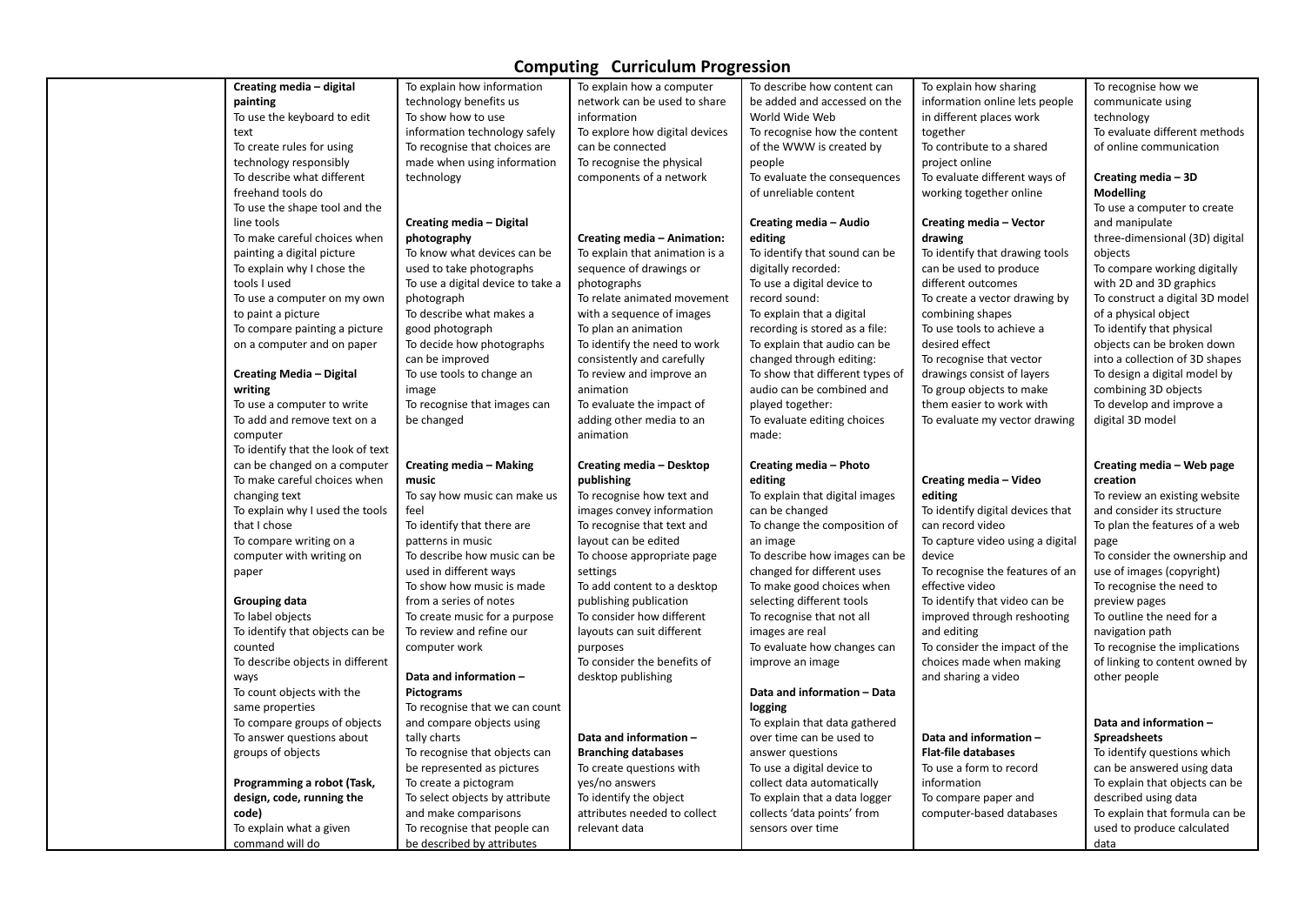| To act out a given word        | To explain that we can present | To create a branching            | To use data collected over a      | To outline how grouping and     | To apply formulas to data,      |
|--------------------------------|--------------------------------|----------------------------------|-----------------------------------|---------------------------------|---------------------------------|
| To combine forwards and        | information using a computer   | database                         | long duration to find             | then sorting data allows us to  | including duplicating           |
| backwards commands to make     |                                | To explain why it is helpful for | information                       | answer questions                | To create a spreadsheet to      |
| a sequence                     | <b>Programming - Robot</b>     | a database to be well            | To identify the data needed to    | To explain that tools can be    | plan an event                   |
| To combine four direction      | algorithms                     | structured                       | answer questions                  | used to select specific data    | To choose suitable ways to      |
| commands to make sequences     | To describe a series of        | To identify objects using a      | To use collected data to          | To explain that computer        | present data                    |
| To plan a simple program       | instructions as a sequence     | branching database               | answer questions                  | programs can be used to         |                                 |
| To find more than one solution | To explain what happens when   | To compare the information       |                                   | compare data visually           |                                 |
| to a problem                   | we change the order of         | shown in a pictogram with a      | <b>Programming A - Repetition</b> | To apply my knowledge of a      |                                 |
|                                | instructions                   | branching database               | in shapes                         | database to ask and answer      | Programming - Variables in      |
|                                | To use logical reasoning to    |                                  | To identify that accuracy in      | real-world questions            | games                           |
|                                | predict the outcome of a       |                                  | programming is important          |                                 | To define a 'variable' as       |
|                                | program (series of commands)   |                                  | To create a program in a          | Programming - Selection in      | something that is changeable    |
|                                | To explain that programming    | Programming - Sequence in        | text-based language               | physical computing              | To explain why a variable is    |
|                                | projects can have code and     | music                            | To explain what 'repeat'          | To control a simple circuit     | used in a program               |
|                                | artwork                        | To explore a new programming     | means                             | connected to a computer         | To choose how to improve a      |
|                                | To design an algorithm         | environment                      | To modify a count-controlled      | To write a program that         | game by using variables         |
|                                | To create and debug a          | To identify that commands        | loop to produce a given           | includes count-controlled       | To design a project that builds |
|                                | program that I have written    | have an outcome                  | outcome                           | loops                           | on a given example              |
|                                |                                | To explain that a program has    | To decompose a program into       | To explain that a loop can stop | To use my design to create a    |
|                                | Programming - An               | a start                          | parts                             | when a condition is met, eg     | project                         |
|                                | introduction to quizzes        | To recognise that a sequence     | To create a program that uses     | number of times                 | To evaluate my project          |
|                                | To explain that a sequence of  | of commands can have an          | count-controlled loops to         | To conclude that a loop can be  |                                 |
|                                | commands has a start           | order                            | produce a given outcome           | used to repeatedly check        |                                 |
|                                | To explain that a sequence of  | To change the appearance of      |                                   | whether a condition has been    | Programming B - Sensing         |
|                                | commands has an outcome        | my project                       | <b>Programming B - Repetition</b> | met                             | To create a program to run on   |
|                                | To create a program using a    | To create a project from a task  | in games                          | To design a physical project    | a controllable device           |
|                                | given design                   | description                      | To develop the use of             | that includes selection         | To explain that selection can   |
|                                | To change a given design       |                                  | count-controlled loops in a       | To create a controllable system | control the flow of a program   |
|                                | To create a program using my   |                                  | different programming             | that includes selection         | To update a variable with a     |
|                                | own design                     | Programming – Events and         | environment                       |                                 | user input                      |
|                                | To decide how my project can   | actions                          | To explain that in                | Programming B - Selection in    | To use an conditional           |
|                                | be improved                    | To explain how a sprite moves    | programming there are infinite    | quizzes                         | statement to compare a          |
|                                |                                | in an existing project           | loops and count controlled        | To explain how selection is     | variable to a value             |
|                                |                                | To create a program to move a    | loops                             | used in computer programs       | To design a project that uses   |
|                                |                                | sprite in four directions        | To develop a design which         | To relate that a conditional    | inputs and outputs on a         |
|                                |                                | To adapt a program to a new      | includes two or more loops        | statement connects a            | controllable device             |
|                                |                                | context                          | which run at the same time        | condition to an outcome         | To develop a program to use     |
|                                |                                | To develop my program by         | To modify an infinite loop in a   | To explain how selection        | inputs and outputs on a         |
|                                |                                | adding features                  | given program                     | directs the flow of a program   | controllable device             |
|                                |                                | To identify and fix bugs in a    | To design a project that          | To design a program which       |                                 |
|                                |                                | program                          | includes repetition               | uses selection                  |                                 |
|                                |                                | To design and create a           | To create a project that          | To create a program which       |                                 |
|                                |                                | maze-based challenge             | includes repetition               | uses selection                  |                                 |
|                                |                                |                                  |                                   | To evaluate my program          |                                 |
|                                |                                |                                  |                                   |                                 |                                 |
|                                |                                |                                  |                                   |                                 |                                 |
|                                |                                |                                  |                                   |                                 |                                 |
|                                |                                |                                  |                                   |                                 |                                 |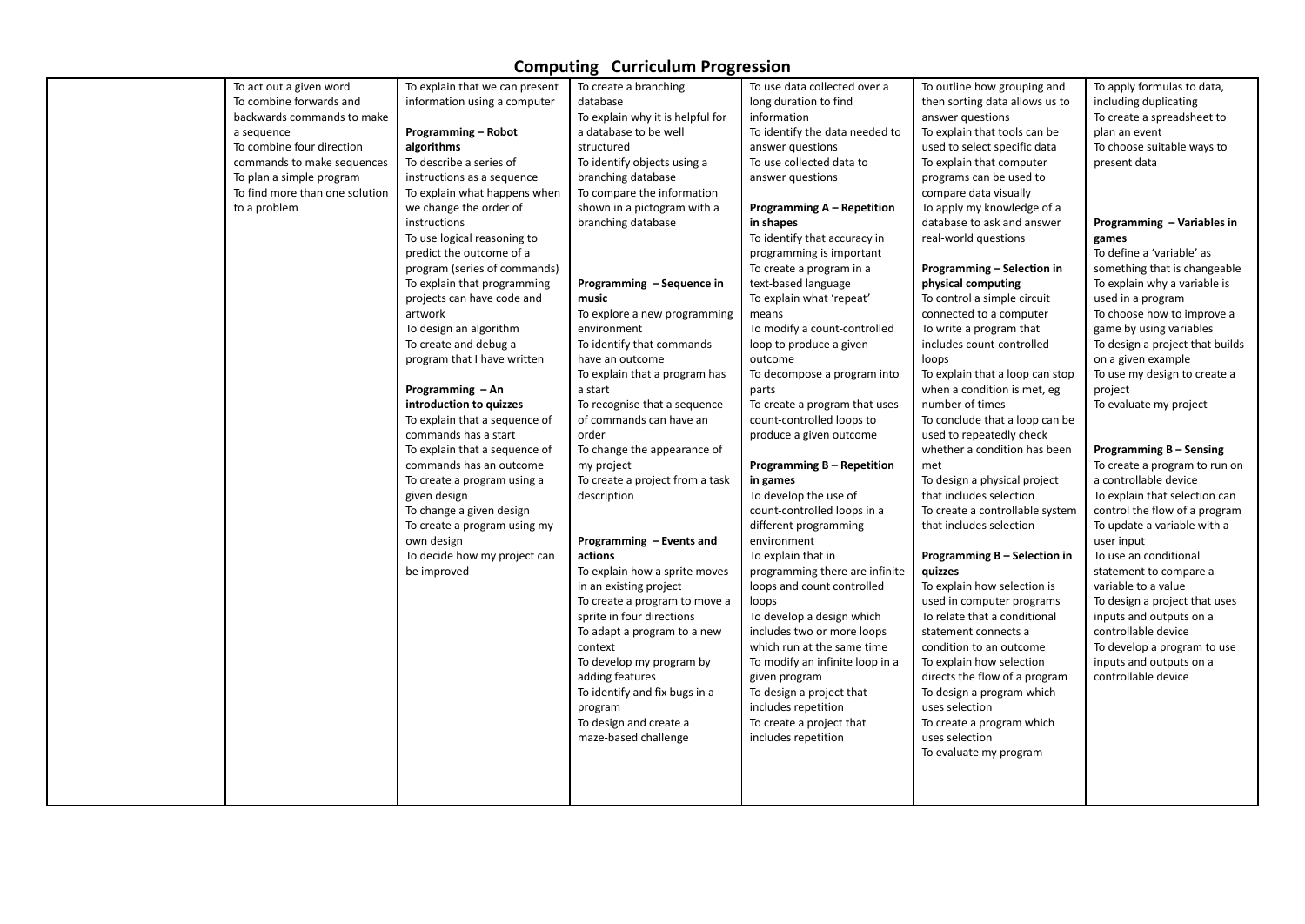| <b>Threshold</b> | Computing systems and                                       | Computing systems and                                  | Computing systems and                                      | Computing systems and                                    | Computing systems and                                  | Computing systems and                                     |
|------------------|-------------------------------------------------------------|--------------------------------------------------------|------------------------------------------------------------|----------------------------------------------------------|--------------------------------------------------------|-----------------------------------------------------------|
|                  | networks - Technology<br>around us                          | networks - Information                                 | networks - Connecting                                      | networks - The Internet                                  | networks - Sharing<br>information                      | networks - Communication                                  |
| Concepts         |                                                             | Technology around us                                   | computers                                                  | Creating media - Audio                                   |                                                        | Creating media - 3D                                       |
|                  | Creating media - digital                                    | Creating media - Digital                               | Creating media - Animation:                                | editing                                                  | Creating media - Vector                                | <b>Modelling</b>                                          |
|                  | painting                                                    | photography                                            |                                                            |                                                          | drawing                                                |                                                           |
|                  |                                                             |                                                        | <b>Creating media - Desktop</b>                            | Creating media - Photo                                   |                                                        | Creating media – Web page                                 |
|                  | <b>Creating Media - Digital</b>                             | Creating media - Making                                | publishing                                                 | editing                                                  | Creating media - Video                                 | creation                                                  |
|                  | writing                                                     | music                                                  |                                                            |                                                          | editing                                                |                                                           |
|                  |                                                             | Data and information -                                 | Data and information -                                     | Data and information - Data                              | Data and information -                                 | Data and information -<br><b>Spreadsheets</b>             |
|                  | <b>Grouping data</b>                                        | Pictograms                                             | <b>Branching databases</b>                                 | logging                                                  | <b>Flat-file databases</b>                             |                                                           |
|                  | Programming a robot (Task,                                  |                                                        | Programming - Sequence in                                  | <b>Programming A – Repetition</b>                        |                                                        | Programming - Variables in                                |
|                  | design, code, running the                                   | <b>Programming - Robot</b>                             | music                                                      | in shapes                                                | Programming - Selection in                             | games                                                     |
|                  | code)                                                       | algorithms                                             | Programming - Events and                                   | <b>Programming B - Repetition</b>                        | physical computing                                     |                                                           |
|                  |                                                             | Programming - An                                       | actions                                                    | in games                                                 | Programming B - Selection in                           | <b>Programming B - Sensing</b>                            |
|                  | <b>Copyright and ownership</b>                              | introduction to quizzes                                |                                                            |                                                          | quizzes                                                |                                                           |
|                  |                                                             |                                                        | <b>Managing online information</b>                         | Self-image and identity                                  |                                                        | Self-image and identity                                   |
|                  |                                                             | Health, well-being and<br>lifestyle                    | <b>Copyright and ownership</b>                             | <b>Copyright and ownership</b>                           | Self-image and identity                                | <b>Copyright and ownership</b>                            |
|                  |                                                             |                                                        |                                                            |                                                          | <b>Copyright and ownership</b>                         |                                                           |
|                  |                                                             | <b>Copyright and ownership</b>                         |                                                            |                                                          |                                                        | <b>Online relationships</b>                               |
|                  |                                                             |                                                        |                                                            |                                                          | <b>Online relationships</b>                            |                                                           |
|                  |                                                             |                                                        |                                                            |                                                          |                                                        | <b>Online reputation</b>                                  |
|                  |                                                             |                                                        |                                                            |                                                          | <b>Online reputation</b>                               |                                                           |
|                  |                                                             |                                                        |                                                            |                                                          |                                                        |                                                           |
|                  |                                                             |                                                        |                                                            |                                                          |                                                        | <b>Managing online information</b>                        |
|                  |                                                             |                                                        |                                                            |                                                          | <b>Managing online information</b>                     |                                                           |
|                  |                                                             |                                                        |                                                            |                                                          |                                                        |                                                           |
|                  | Computing systems and<br>networks - Technology              | <b>Computing systems and</b><br>networks - Information | Computing systems and<br>networks - Connecting             | <b>Computing systems and</b><br>networks - The Internet: | Computing systems and<br>networks – Sharing            | <b>Computing systems and</b><br>networks - Communication: |
| Conceptual       | around us: mouse, click, drag,                              | Technology around us:                                  | computers: digital, device,                                | network, World Wide Web,                                 | information: human element,                            | search engine, web search,                                |
| Vocabulary       | log on, keyboard, enter, text,                              | features, purpose, re-size, file,                      | function, input, output,                                   | upload, content, unreliable,                             | data transfer, unique address,                         | refine a search, search results,                          |
|                  | cursors, delete, technology,                                | image, information                                     | network, network switch,                                   | reshare                                                  | packet, shared project, online/                        | web crawler, search engine                                |
|                  | e-safety                                                    | technology, connected,                                 | server, wireless access point,                             |                                                          | offline                                                | index, search rank                                        |
|                  |                                                             | e-safety, barcode, barcode                             | components                                                 | Creating media - Audio                                   |                                                        |                                                           |
|                  | Creating media - digital                                    | scanner, till, bank card, chip                         | Creating media - Animation:                                | editing: input, output,                                  | Creating media - Vector                                | Creating media - 3D                                       |
|                  | painting: shape tool, line tool<br>Creating Media - Digital | and PIN card reader                                    | animation, flip book, stop<br>frame, storyboard, evaluate, | podcast, edit audio,                                     | drawing: vector drawing,                               | Modelling: manipulate,<br>three-dimensional (3D) digital  |
|                  | writing: undo, select,                                      | Creating media - Digital                               | media                                                      | Creating media - Photo                                   | resize, rotate, object,<br>duplicate, zoom, alignment, | object, construct, resize,                                |
|                  | double-click, font, bold, italic,                           | photography: device, capture                           |                                                            | editing: digital image,                                  | resize handle, consistency,                            | rotate, position, duplicate,                              |
|                  | underline, shift, backspace                                 | digital photos, process,                               | <b>Creating media - Desktop</b>                            | composition, retouch,                                    | modify, layer, group, ungroup                          | placeholder, modify                                       |
|                  | Grouping data: label object,                                | landscape and portrait format,                         | <b>publishing:</b> layout, page                            | element, publication                                     |                                                        |                                                           |
|                  | group, property, similar,                                   | retaking, light source, effect,                        | settings, 'page orientation',                              |                                                          | Creating media - Video                                 | Creating media - Web page                                 |
|                  | compare, record                                             | focus                                                  | placeholders, template,                                    | Data and information - Data                              | editing: visual/ audio media,                          | creation: structure, HTML,                                |
|                  |                                                             |                                                        | content, desktop publishing,                               | logging: data, data set, sensor,                         | storyboard, record/ capture                            | ownership, preview,                                       |
|                  | Programming a robot:                                        | <b>Creating media - Making</b>                         | publication                                                | data logger, duration, import,                           | video, lighting, angle,                                | navigation path, hyperlinks,<br>content                   |
|                  | programme, command,<br>device, outcome, instruction,        | music: rhythm pattern,<br>connect, pitch, duration,    | Data and information -                                     | Programming - Repetition in                              | reshooting, editing                                    |                                                           |
|                  | direction, sequence, predict,                               | refine, reopen                                         | Branching databases: yes/no                                | shapes: code snippet,                                    | Data and information -                                 | Data and information -                                    |
|                  | debug, solution                                             | Programming A - Robot                                  | answer, attribute, relevant                                | text-based language, template,                           | Flat-file databases: form, field,                      | Spreadsheets: data heading,                               |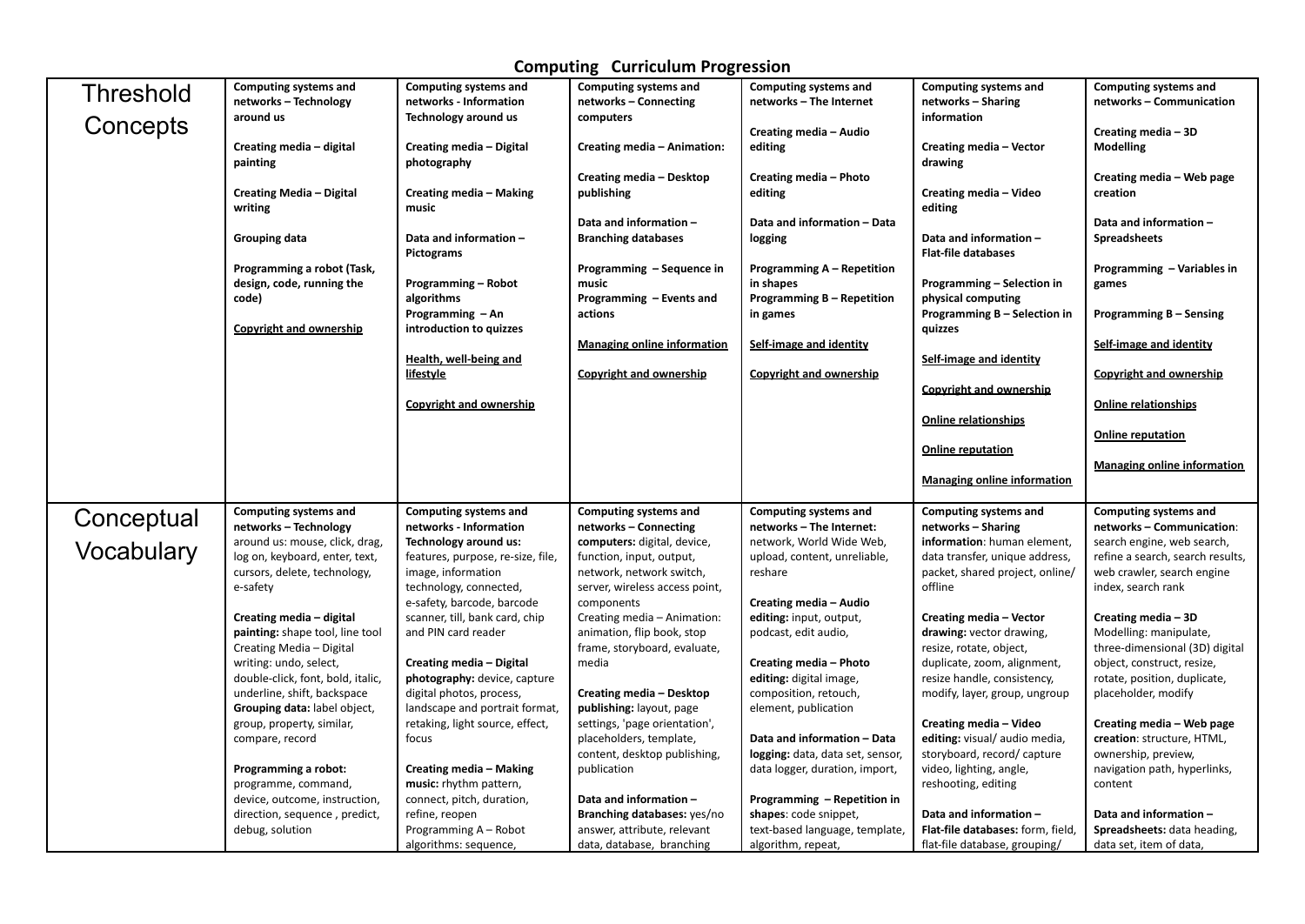|                   | Programming animation:                                    | algorithm, outcome,  |                                                                             | database, tree structure,                                       |                                                                                                  | count-controlled loop,         | sorting data, value, 'AND' /                                                                              | spreadsheet, formula, data     |
|-------------------|-----------------------------------------------------------|----------------------|-----------------------------------------------------------------------------|-----------------------------------------------------------------|--------------------------------------------------------------------------------------------------|--------------------------------|-----------------------------------------------------------------------------------------------------------|--------------------------------|
|                   | sprite, block, value, algorithm                           | command, debug       |                                                                             | pictogram                                                       |                                                                                                  | decompose, procedure, debug    | 'OR', chart, filter, refine a                                                                             | type, operation, cell, graph,  |
|                   |                                                           |                      |                                                                             | Programming - Sequence in                                       |                                                                                                  |                                | search                                                                                                    | table                          |
|                   |                                                           | Programming - An     |                                                                             | music: programming                                              |                                                                                                  | Programming - Repetition in    |                                                                                                           |                                |
|                   |                                                           |                      | introduction to quizzes:                                                    | environment, sprites,                                           |                                                                                                  | games: count-controlled loops, | Programming - Selection in                                                                                | Programming - Variables in     |
|                   |                                                           | sequence, algorithm, |                                                                             | backdrops, attributes, block,                                   |                                                                                                  | programming environment,       | physical computing: circuit,                                                                              | games: variable, changeable,   |
|                   |                                                           |                      | outcome, command, debug,                                                    | outcome, sequence,                                              |                                                                                                  | snippet, infinite loop,        | LED, microcontroller, infinite                                                                            | define, placeholder in         |
|                   |                                                           |                      | programme, background                                                       | algorithm, , command, debug,                                    |                                                                                                  |                                | loop, count-controlled loop,                                                                              | memory, value,                 |
|                   |                                                           |                      |                                                                             | programme                                                       |                                                                                                  |                                | condition, 'do until' loop,                                                                               |                                |
|                   |                                                           |                      |                                                                             |                                                                 |                                                                                                  |                                | action, 'if then'                                                                                         | Programming - Sensing:         |
|                   |                                                           |                      |                                                                             | Programming - Sequence in                                       |                                                                                                  |                                | statement, controllable                                                                                   | controllable device, emulator, |
|                   |                                                           |                      |                                                                             | music: programming                                              |                                                                                                  |                                | system, intended outcome                                                                                  | transfer, variable, if then    |
|                   |                                                           |                      |                                                                             | environment, sprites,                                           |                                                                                                  |                                | Programming - Selection in                                                                                | else statement, user input,    |
|                   |                                                           |                      |                                                                             | backdrops, attributes,                                          |                                                                                                  |                                | quizzes: selection, condition,                                                                            | conditional statement,         |
|                   |                                                           |                      |                                                                             | commands, blocks, outcome,                                      |                                                                                                  |                                | conditional statement,                                                                                    | operand, algorithm             |
|                   |                                                           |                      |                                                                             | implement, algorithm                                            |                                                                                                  |                                | outcome, infinite loop, 'if                                                                               |                                |
|                   |                                                           |                      |                                                                             |                                                                 |                                                                                                  |                                | then else' statement,                                                                                     |                                |
|                   |                                                           |                      |                                                                             | Programming - Events and                                        |                                                                                                  |                                | program flow, branch,                                                                                     |                                |
|                   |                                                           |                      |                                                                             | actions: sprite, programming                                    |                                                                                                  |                                | implement                                                                                                 |                                |
|                   |                                                           |                      |                                                                             | extension, sequence, cod                                        |                                                                                                  |                                |                                                                                                           |                                |
|                   |                                                           |                      |                                                                             | block, bug                                                      |                                                                                                  |                                |                                                                                                           |                                |
| <b>Key Skills</b> | <b>To Code</b><br>• Motion - Control motion by specifying |                      | <b>To Code</b>                                                              |                                                                 |                                                                                                  | <b>To Code</b>                 |                                                                                                           |                                |
|                   | the number of steps to travel, direction                  |                      | movement.                                                                   | • Motion – Use specified screen coordinates to control          |                                                                                                  | number of degrees.             | • Motion – Set IF conditions for movements. Specify types of rotation giving the                          |                                |
|                   | and turn.                                                 |                      |                                                                             |                                                                 |                                                                                                  |                                |                                                                                                           |                                |
| <b>Milestones</b> | • Looks - Add text strings, show and hide                 |                      | • Looks – Set the appearance of objects and create<br>sequences of changes. |                                                                 | • Looks – Change the position of objects between screen layers (send to back, bring to<br>front) |                                |                                                                                                           |                                |
|                   | objects, and change the features of an                    |                      |                                                                             | • Sound – Create and edit sounds. Control when they are         |                                                                                                  |                                | • Sound – Upload sounds from a file and edit them. Add effects such as fade in and                        |                                |
|                   | object.                                                   |                      |                                                                             | heard, their volume, duration and rests.                        |                                                                                                  |                                | out and control their implementation.                                                                     |                                |
|                   | • Sound – Select sounds and control                       |                      |                                                                             | • Draw – Control the shade of pens.                             |                                                                                                  |                                | • Draw – Combine the use of pens with movement to create interesting effects.                             |                                |
|                   | when they are heard, their duration                       |                      |                                                                             | • Events – Specify conditions to trigger events.                |                                                                                                  |                                | • Events – Set events to control other events by 'broadcasting' information as a                          |                                |
|                   | and volume.                                               |                      |                                                                             | • Control - Use IF - THEN conditions to control events or       |                                                                                                  | trigger.                       |                                                                                                           |                                |
|                   | • Draw – Control when drawings appear                     |                      | objects.                                                                    |                                                                 |                                                                                                  |                                | • Control - Use IF - THEN - ELSE conditions to control events.                                            |                                |
|                   | and set the pen colour, size and shape.                   |                      |                                                                             | • Sensing – Create conditions for actions by sensing            |                                                                                                  |                                | • Sensing – Use a range of sensing tools (including proximity, user inputs, loudness                      |                                |
|                   | • Events - Specify use inputs (such as                    |                      |                                                                             | proximity or by waiting for a user input (such as               |                                                                                                  |                                | and mouse position) to control events or actions.                                                         |                                |
|                   | clicks) to control events.                                |                      |                                                                             | proximity to a specified colour or a line or responses to       |                                                                                                  |                                | • Variables and lists - Use lists to create a set of variables.                                           |                                |
|                   | • Control - Specify the nature of events                  |                      | questions).                                                                 |                                                                 |                                                                                                  |                                | • Operators – Use the Boolean operators $() < ()$ $() = ()$ $() > ()$ $()$ and $()$ $()$ or $()$ Not $()$ |                                |
|                   | (such as a single event or a loop).                       |                      |                                                                             | • Variables and lists - Use variables to store a value.         |                                                                                                  | to define conditions.          |                                                                                                           |                                |
|                   | • Sensing – Create conditions for actions                 |                      |                                                                             | • Variables and lists - Use the functions define, set, change,  |                                                                                                  |                                | • Operators – Use the Reporter operators () + () () – () () * () () / () to perform                       |                                |
|                   | by waiting for a user input (such as                      |                      |                                                                             | show and hide to control the variables.                         |                                                                                                  |                                | calculations. Pick random () to () Join () () Letter () of () Length of () () Mod () (this                |                                |
|                   | responses to questions like: What is                      |                      | () to perform calculations.                                                 | • Operators – Use the Reported operators $() + () () - () () /$ |                                                                                                  | <b>To Communicate</b>          | reports the reminder after a division calculation). Round () () of ().                                    |                                |
|                   | your name?)                                               |                      | <b>To Communicate</b>                                                       |                                                                 |                                                                                                  |                                | • Choose the most suitable applications and devices for the purposes of                                   |                                |
|                   | <b>To Communicate</b>                                     |                      |                                                                             | • Use some of the advanced features of applications and         |                                                                                                  | communication.                 |                                                                                                           |                                |
|                   | • Understand online risks and the age                     |                      |                                                                             | devices in order to communicate ideas, work or messages         |                                                                                                  |                                | • Use many of the advanced features in order to create high-quality, professional or                      |                                |
|                   | rules for sites.                                          |                      | professionally.                                                             |                                                                 |                                                                                                  | efficient communications.      |                                                                                                           |                                |
|                   | • Use a range of applications and devices                 |                      | <b>To Collect</b>                                                           |                                                                 |                                                                                                  | <b>To Collect</b>              |                                                                                                           |                                |
|                   | in order to communicate ideas, work                       |                      |                                                                             | • Device and construct databases using applications             |                                                                                                  |                                | • Select appropriate applications to devise, construct and manipulate data and                            |                                |
|                   | and messages.                                             |                      |                                                                             | designed for this purpose in areas across the curriculum.       |                                                                                                  |                                | present it in an effective and professional manner.                                                       |                                |
|                   |                                                           |                      | <b>To Connect</b>                                                           |                                                                 |                                                                                                  | <b>To Connect</b>              |                                                                                                           |                                |
|                   | <b>To Collect</b>                                         |                      |                                                                             | • Give examples of the risks posed by online                    |                                                                                                  |                                | • Give examples of the risks of online communities and demonstrate knowledge of                           |                                |
|                   |                                                           |                      | communications.                                                             |                                                                 |                                                                                                  |                                | how to minimise risk and report problems.                                                                 |                                |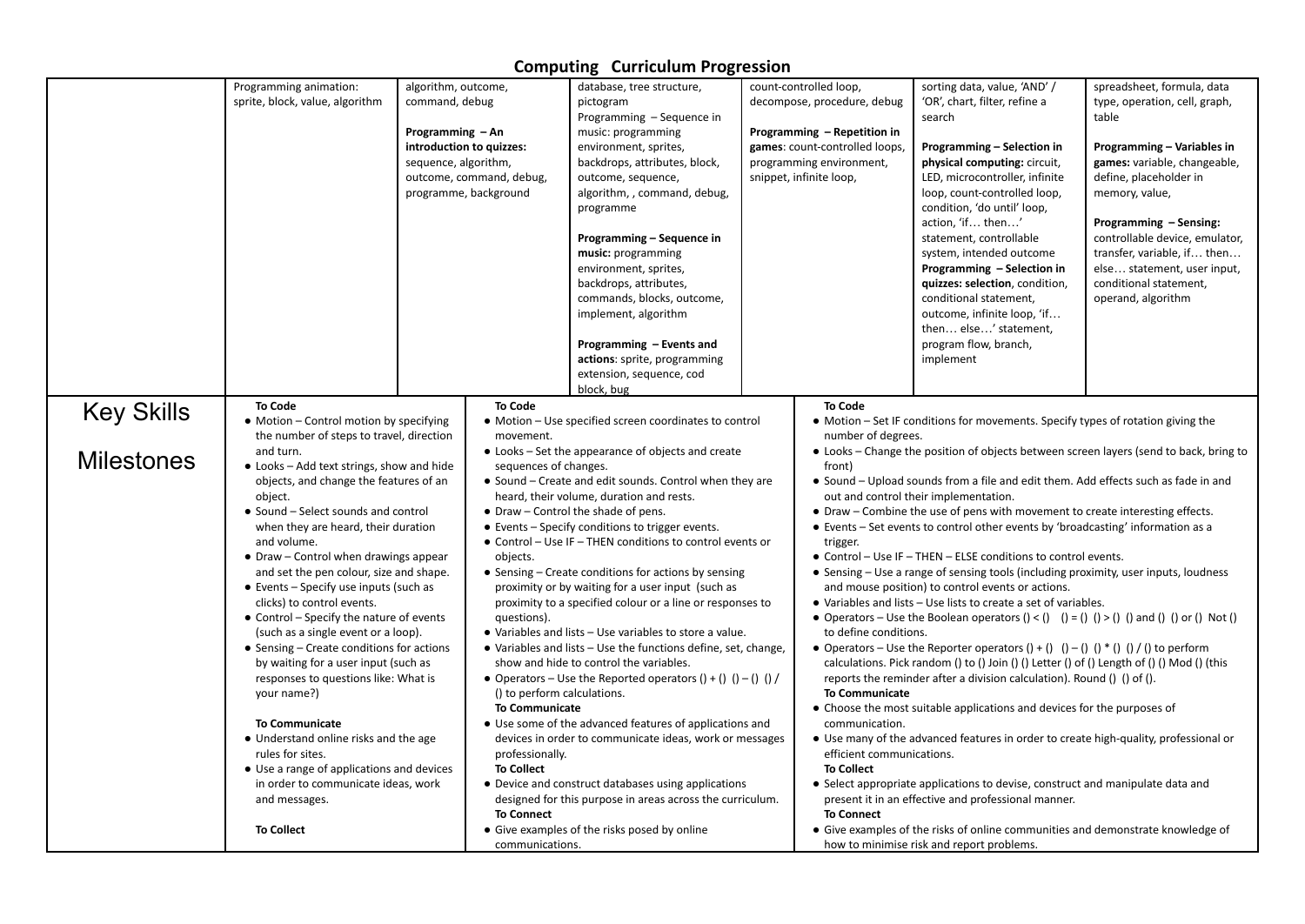|            | • Use simple databases to record<br>information in areas across the<br>curriculum.<br><b>To Connect</b><br>• Understand online risks and the age | • Understand the term 'copyright'.<br>• Understand that comments made online that are hurtful<br>or offensive are the same as bullying.<br>• Understand how online services work. | • Understand and demonstrate knowledge that it is illegal to download copyrighted<br>material, including music or games, without express written permission from the<br>copyright holder.<br>• Understand the effect of the online comments and show responsibility and<br>sensitivity when online.<br>• Understand how simple networks are set up and used. |
|------------|--------------------------------------------------------------------------------------------------------------------------------------------------|-----------------------------------------------------------------------------------------------------------------------------------------------------------------------------------|--------------------------------------------------------------------------------------------------------------------------------------------------------------------------------------------------------------------------------------------------------------------------------------------------------------------------------------------------------------|
|            | rules for sites.                                                                                                                                 |                                                                                                                                                                                   |                                                                                                                                                                                                                                                                                                                                                              |
| <b>BAD</b> | <b>To Code</b>                                                                                                                                   | <b>To Code</b>                                                                                                                                                                    | <b>To Code</b>                                                                                                                                                                                                                                                                                                                                               |
|            | Motion - Control motion by specifying the                                                                                                        | Motion – Use specified screen coordinates to control                                                                                                                              | Motion – Set IF conditions for movements. Specify types of rotation giving the number                                                                                                                                                                                                                                                                        |
|            | number of steps to travel, direction and                                                                                                         | movement.                                                                                                                                                                         | of degrees.                                                                                                                                                                                                                                                                                                                                                  |
| Assessment | turn.                                                                                                                                            | Basic - There is some awareness that movement may be                                                                                                                              | Basic - There is some experimentation with conditions and degrees of movement.                                                                                                                                                                                                                                                                               |
|            | Basic - With support from a teacher, basic                                                                                                       | controlled around specified screen coordinates.                                                                                                                                   | Advancing – There is some good examples of the use of conditions and degrees of                                                                                                                                                                                                                                                                              |
|            | movement is controlled.                                                                                                                          | Advancing - There is some experimentation with controlling                                                                                                                        | movement.                                                                                                                                                                                                                                                                                                                                                    |
|            | Advancing - Generally, steps and direction of                                                                                                    | movement around specified screen coordinates.                                                                                                                                     | Deep – There are many well-executed examples of the use of conditions and degrees                                                                                                                                                                                                                                                                            |
|            | turn are understood.                                                                                                                             | Deep – There is a good understanding that screen coordinates                                                                                                                      | of movement.                                                                                                                                                                                                                                                                                                                                                 |
|            | Deep - Precise movement is achieved using                                                                                                        | may be used to control movement.                                                                                                                                                  |                                                                                                                                                                                                                                                                                                                                                              |
|            | basic instructions.                                                                                                                              |                                                                                                                                                                                   | Looks – Change the position of objects between screen layers (send to back, bring to                                                                                                                                                                                                                                                                         |
|            |                                                                                                                                                  | Looks – Set the appearance of objects and create sequences of                                                                                                                     | front).                                                                                                                                                                                                                                                                                                                                                      |
|            | Looks - Add text strings, show and hide                                                                                                          | changes.                                                                                                                                                                          | Basic - There is some experimentation with screen layers.                                                                                                                                                                                                                                                                                                    |
|            | objects, and change the features of an                                                                                                           | Basic – There is some awareness of how to alter the appearance                                                                                                                    | Advancing - There are some good examples of effective manipulation of objects                                                                                                                                                                                                                                                                                |
|            | object.                                                                                                                                          | of objects and create sequences of changes.                                                                                                                                       | between screen layers.                                                                                                                                                                                                                                                                                                                                       |
|            | Basic - With the support of a teacher, the                                                                                                       | Advancing - There is some experimentation with setting the                                                                                                                        | Deep – Screen layers are used effectively to control the position and visibility of                                                                                                                                                                                                                                                                          |
|            | basic features of an object are altered.                                                                                                         | appearance of objects and sequences of changes.                                                                                                                                   | objects.                                                                                                                                                                                                                                                                                                                                                     |
|            | Advancing - There is some experimentation                                                                                                        | Deep - There is a good understanding of how to set the                                                                                                                            |                                                                                                                                                                                                                                                                                                                                                              |
|            | with variables to change the basic features                                                                                                      | appearance of objects and in creating sequences of changes.                                                                                                                       | Sound – Upload sounds from a file and edit them. Add effects such as fade in and out                                                                                                                                                                                                                                                                         |
|            | of an object.                                                                                                                                    |                                                                                                                                                                                   | and control their implementation.                                                                                                                                                                                                                                                                                                                            |
|            | Deep - There is a good understanding of                                                                                                          | Sound - Create and edit sounds. Control when they are heard,                                                                                                                      | Basic – There is some experimentation with importing and editing sounds.                                                                                                                                                                                                                                                                                     |
|            | how to change the basic features of an                                                                                                           | their volume, duration and rests.                                                                                                                                                 | Advancing - There is some good examples of importing and editing sounds.                                                                                                                                                                                                                                                                                     |
|            | object.                                                                                                                                          | Basic - There is some awareness of how to create and edit                                                                                                                         | Deep - There is a very good understanding of the process of sound import and the                                                                                                                                                                                                                                                                             |
|            |                                                                                                                                                  | sounds.                                                                                                                                                                           | subsequent editing of the sound to create interesting effects.                                                                                                                                                                                                                                                                                               |
|            | Sound - Select sounds and control when                                                                                                           | Advancing - There is some experimentation with the creation<br>and editing of sounds.                                                                                             |                                                                                                                                                                                                                                                                                                                                                              |
|            | they are heard, their duration and volume.                                                                                                       |                                                                                                                                                                                   | Draw – Combine the use of pens with movement to create interesting effects.                                                                                                                                                                                                                                                                                  |
|            | Basic - With the support of structured                                                                                                           | Deep - There is a good understanding of how to create and edit<br>sounds.                                                                                                         | Basic - There is some experimentation with combining tools with movement.<br>Advancing - Some interesting effects are gained through combining tools with                                                                                                                                                                                                    |
|            | activities, sounds are controlled.<br>Advancing - There is some experimentation                                                                  |                                                                                                                                                                                   | movement.                                                                                                                                                                                                                                                                                                                                                    |
|            | with controlling sound.                                                                                                                          | Draw - Control the shade of pens.                                                                                                                                                 | Deep - Some excellent effects are gained through well-planned combinations of tools                                                                                                                                                                                                                                                                          |
|            | Deep - There is a good understanding of                                                                                                          | Basic – There is some awareness that the shape of tools may be                                                                                                                    | and movement.                                                                                                                                                                                                                                                                                                                                                |
|            | how to control sound.                                                                                                                            | altered.                                                                                                                                                                          |                                                                                                                                                                                                                                                                                                                                                              |
|            |                                                                                                                                                  | Advancing - There is some experimentation with altering the                                                                                                                       | Events – Set events to control other events by 'broadcasting' information as a trigger.                                                                                                                                                                                                                                                                      |
|            | Draw - Control when drawings appear and                                                                                                          | shape of tools.                                                                                                                                                                   | Basic – There is some awareness of how to broadcast events.                                                                                                                                                                                                                                                                                                  |
|            | set the pen colour, size and shape.                                                                                                              | Deep - There is a good understanding of how to alter the shape                                                                                                                    | Advancing - There is some good examples of broadcast events.                                                                                                                                                                                                                                                                                                 |
|            | Basic - With the support of structured                                                                                                           | of tools to create different effects.                                                                                                                                             | Deep - There are many very good examples of choosing, using and explaining                                                                                                                                                                                                                                                                                   |
|            | activities, drawings are created.                                                                                                                |                                                                                                                                                                                   | broadcast events.                                                                                                                                                                                                                                                                                                                                            |
|            | Advancing - There is some experimentation                                                                                                        | Events - Specify conditions to trigger events.                                                                                                                                    |                                                                                                                                                                                                                                                                                                                                                              |
|            | with controlling draw tools.                                                                                                                     | Basic – There is some awareness of triggers for events.                                                                                                                           | Control – Use IF – THEN conditions to control events or objects.                                                                                                                                                                                                                                                                                             |
|            | Deep - There is a good understanding of                                                                                                          | Advancing - There is some experimentation                                                                                                                                         | Basic - There is some awareness that IF - THEN conditions may be set.                                                                                                                                                                                                                                                                                        |
|            | how to control draw tools.                                                                                                                       | with various triggers for events.                                                                                                                                                 | Advancing - There is some experimentation with IF - THEN conditions.                                                                                                                                                                                                                                                                                         |
|            |                                                                                                                                                  | Deep - There is a good understanding of how to specify triggers                                                                                                                   | Deep - There is a good understanding of how to use IF - THEN conditions.                                                                                                                                                                                                                                                                                     |
|            | Events - Specify user inputs (such as clicks)                                                                                                    | for events.                                                                                                                                                                       |                                                                                                                                                                                                                                                                                                                                                              |
|            | to control events.                                                                                                                               |                                                                                                                                                                                   | Sensing – Use a range of sensing tools (including proximity, user inputs, loudness and                                                                                                                                                                                                                                                                       |
|            |                                                                                                                                                  | Control - Use IF - THEN conditions to control events or objects.                                                                                                                  | mouse position) to control events or actions.                                                                                                                                                                                                                                                                                                                |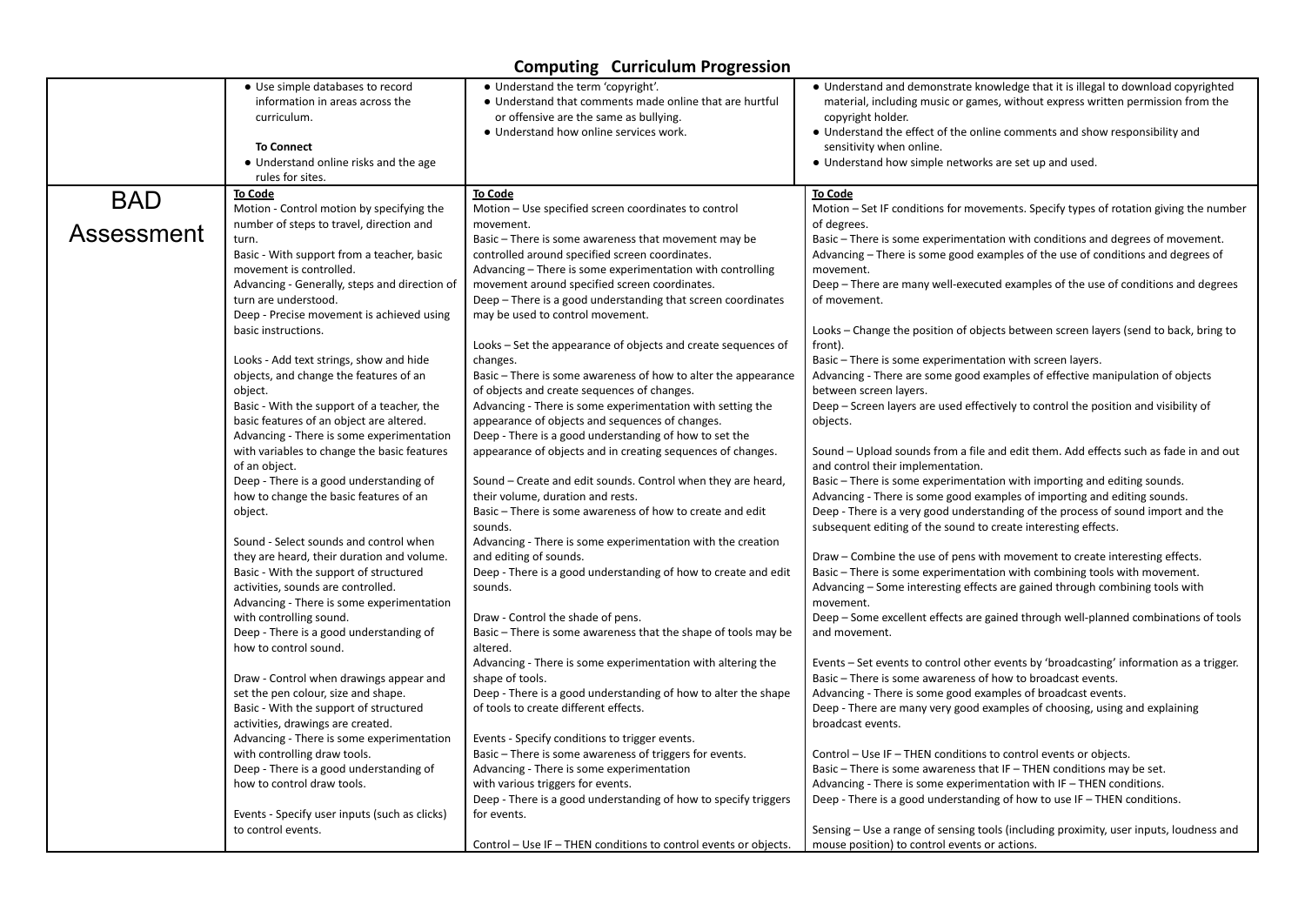| Basic - With the support of structured       | Basic – There is some awareness that IF – THEN conditions may           | Basic – There is some awareness that there are a range of sensing tools that may be        |
|----------------------------------------------|-------------------------------------------------------------------------|--------------------------------------------------------------------------------------------|
| activities, user inputs are specified.       | be set.                                                                 | used to control events or actions.                                                         |
| Advancing - There is some experimentation    | Advancing - There is some experimentation with IF - THEN                | Advancing - There are some good examples of using a range of sensing tools to control      |
| with user inputs to control events.          | conditions.                                                             | events or actions.                                                                         |
| Deep - There is a good understanding of      | Deep - There is a good understanding of how to use IF - THEN            | Deep - There are many very good well-chosen examples of, with explanations for, the        |
| how to control events by specifying user     | conditions.                                                             | use of sensing tools to control events or actions.                                         |
| inputs.                                      |                                                                         |                                                                                            |
|                                              | Sensing - Create conditions for actions by sensing proximity or         | Variables and Lists - Use lists to create a set of variables.                              |
| Control - Specify the nature of events (such | by waiting for a user input (such as proximity to a specified           | Basic - There is some awareness of how to create a set of variables.                       |
| as a single event or a loop).                | colour or a line or responses to questions).                            | Advancing - There are some good examples of sets of variables in a range of situations.    |
| Basic - With the support of a teacher, the   | Basic - There is some awareness that actions may be controlled          | Deep – There is a thorough understanding of how to create and use sets of variables.       |
| nature of events is specified.               | by proximity or user input.                                             |                                                                                            |
| Advancing - There is some experimentation    | Advancing - There is some experimentation with sensing                  | Operators – Use the Boolean operators () + () () – () () * () () / () to perform           |
| with specifying the nature of events.        | proximity or user input to trigger actions.                             | calculations. Pick Random () to () Join () () Letter () of () Length of () () Mod () (this |
|                                              |                                                                         |                                                                                            |
| Deep - There is a good understanding of      | Deep - There is a good understanding that proximity and user            | reports the remainder after a division calculation). Round () () of ().                    |
| how and when to specify the nature of        | inputs may be used to trigger actions.                                  | Basic - There is some understanding of the use of operators to perform calculations        |
| events.                                      |                                                                         | and to refine the reporting of results.                                                    |
|                                              | Variables and Lists - Use variables to store a value.                   | Advancing – There are some good examples of the use of operators to perform                |
| Sensing - Create conditions for actions by   | Basic - There is some awareness of the term 'variable' and that         | calculations and to refine the reporting of results.                                       |
| waiting for a user input (such as responses  | variables may be set to store a value.                                  | Deep - There is a thorough understanding of the use of operators to perform                |
| to questions like: What is your name?).      | Advancing - There is some experimentation with using variables          | calculations and to refine the reporting of results.                                       |
| Basic - With the support of a teacher, user  | to store a value.                                                       |                                                                                            |
| responses are explored.                      | Deep - The term variable is understood, and used to store a             | Operators – Choose the most suitable applications and devices for the purposes of          |
| Advancing - There is some experimentation    | value.                                                                  | communication.                                                                             |
| with the nature of user responses and the    |                                                                         | Basic - Some choices are made in selecting and using apps and devices for                  |
| required user inputs.                        | Variables and Lists - Use the functions define, set, changes,           | communicating ideas.                                                                       |
| Deep - There is a good understanding of      | show and hide to control the variables.                                 | Advancing – Good choices are made in selecting and using apps and devices for              |
| how to seek a user response in a range of    | Basic - There is some awareness of the use of functions to              | communicating ideas.                                                                       |
| situations.                                  | control variables.                                                      | Deep – Excellent choices are made in selecting and using apps and devices for              |
|                                              | Advancing – There is some experimentation with controlling              | communicating ideas.                                                                       |
| <b>To Communicate</b>                        | variables.                                                              |                                                                                            |
| Understand online risks and the age rules    | Deep – There is a good understanding of how and when to use             | Operators – Use many of the advanced features in order to create high-quality,             |
| for sites.                                   | functions to control variables.                                         | professional or efficient communications.                                                  |
| Basic - Online activity is closely monitored |                                                                         | Basic - Some high-quality work is produced.                                                |
| by a teacher.                                | Operators – Use the Reporter operators $() + ()$ $() - ()$ $() / ()$ to | Advancing - There are many examples of high-quality work.                                  |
| Advancing - There is some awareness of       | perform calculations.                                                   | Deep - There are widespread and very good examples of high-quality work.                   |
| some online risks.                           | Basic - Some calculations are performed using basic reporter            |                                                                                            |
| Deep - There is a growing awareness of       | operations.                                                             | <b>To Communicate</b>                                                                      |
| some of the rules in place to minimise       | Advancing - Calculations using basic reporter operations are            | Choose the most suitable applications and devices for the purposes of communication.       |
| online risks.                                | generally accurate.                                                     | Basic - Some choices are made in selecting and using apps and devices for                  |
|                                              | Deep - Accurate and well applied calculations are performed             | communicating ideas.                                                                       |
|                                              |                                                                         |                                                                                            |
| Use a range of applications and devices in   | using basic reporter operations.                                        | Advancing – Good choices are made in selecting and using apps and devices for              |
| order to communicate ideas, work and         |                                                                         | communicating ideas.                                                                       |
| messages.                                    | <b>To Communicate</b>                                                   | Deep - Excellent choices are made in selecting and using apps and devices for              |
| Basic - With guidance, a range of devices    | Use some of the advanced features of applications and devices           | communicating ideas.                                                                       |
| and apps are used to communicate with        | in order to communicate ideas, work or messages                         |                                                                                            |
| others.                                      | professionally,                                                         | Use many of the advanced features in order to create high-quality, professional or         |
| Advancing - There is a growing awareness of  | Basic - There are some attempts to create appropriate formats           | efficient communications.                                                                  |
| a range of devices and apps that are used to | for communicating ideas.                                                | Basic - Some high-quality work is produced.                                                |
| communicate with others.                     | Advancing - There is some interesting experimentation with              | Advancing - There are many examples of high-quality work.                                  |
|                                              | formats and styles for communicating ideas.                             | Deep - There are widespread and very good examples of high-quality work.                   |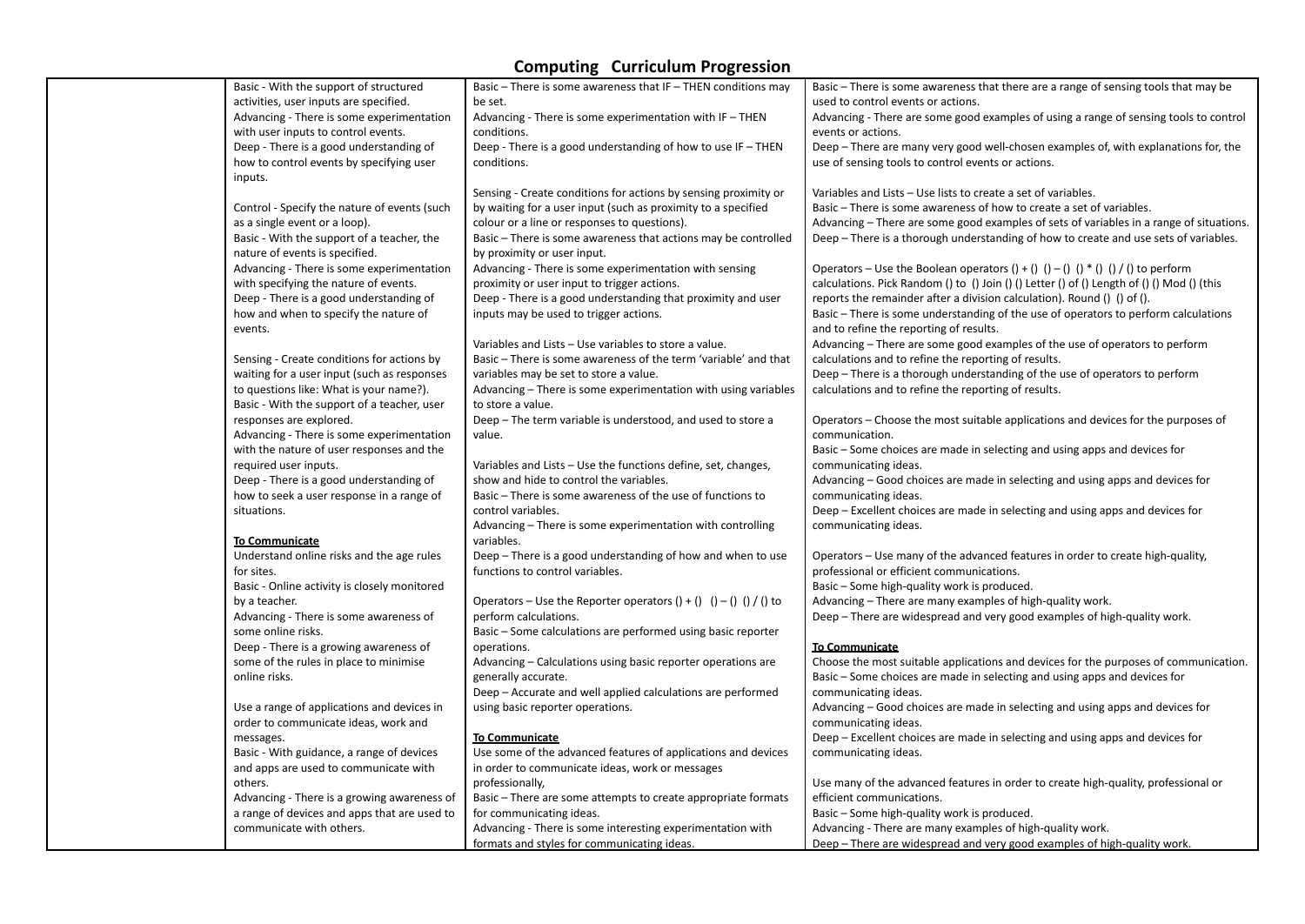| Deep - There is a good understanding of a     | Deep - There is a good understanding that ideas need to be     |                                                                                         |
|-----------------------------------------------|----------------------------------------------------------------|-----------------------------------------------------------------------------------------|
| wide range of devices and apps that can be    | presented in interesting and easy - to - understand formats.   | <b>To Collect</b>                                                                       |
| used to communicate with others.              |                                                                | Select appropriate applications to devise, construct and manipulate data and present it |
|                                               | <b>To Collect</b>                                              | in an effective and professional manner.                                                |
| <b>To Collect</b>                             | Divide and construct databases used applications designed for  | Basic - There is some awareness of how to devise, construct and manipulate data.        |
| Use simple databases to record information    | this purpose in areas across the curriculum.                   | Advancing - The manipulation of data is efficient and its presentation is becoming      |
| in areas across the curriculum.               | Basic - There are some attempts to devise databases.           | professional.                                                                           |
| Basic - With the support of a teacher, simple | Advancing - There are some good examples of database           | Deep - The manipulation of data is very well thought out and reasoned well. There is a  |
| databases are used.                           | creations across the curriculum.                               | high degree of professional presentation of data.                                       |
| Advancing - There is a growing awareness of   | Deep - There are many good examples of well-planned            |                                                                                         |
| how databases are used.                       | databases that have been created across the curriculum.        | To Connect                                                                              |
| Deep - Many good examples of using            |                                                                | Give examples of the risks of online communities and demonstrate knowledge of hos       |
| databases across the curriculum are           | <b>To Connect</b>                                              | to minimise risk and report problems.                                                   |
| developing.                                   | Give examples of the risks posed by online communications.     | Basic - Some examples of tje risks of online communities and the measures to take to    |
|                                               | Basic - Some examples of online risks are offered, when        | minimise risks are given.                                                               |
| <b>To Connect</b>                             | questioned.                                                    | Advancing - There is a good understanding of the risks of online communities and the    |
| Understand online risks and the age rules     | Advancing - Whilst online, there is a growing awareness of how | measures to take to minimise risks.                                                     |
| for sites.                                    | to keep safe.                                                  | Deep - There is a thorough understanding of the risks of online communities and the     |
| Basic - With the support of a teacher, some   | Deep - Many good examples of how to keep safe whilst online    | measures to take to minimise risks.                                                     |
| of the risks posed by online sites are        | are provided.                                                  |                                                                                         |
| explored.                                     |                                                                | Understand and demonstrate knowledge that it is illegal to download copyrighted         |
| Advancing - There is a growing awareness      | Understand the term 'copyright'.                               | material, including music or games, without express written permission from the         |
| that sites have age restrictions and some of  | Basic - There is some awareness of the term 'copyright' and    | copyright holder.                                                                       |
| the reasons for this are understood.          | what it means.                                                 | Basic - There is an awareness that copyright theft is illegal.                          |
| Deep - Age rules for sites are understood     | Advancing - The term 'copyright' is generally understood.      | Advancing - There is a good understanding that copyright theft is illegal.              |
| and good examples of some online risks are    | Deep - The term 'copyright' is understood and the              | Deep - There is a thorough understanding that copyright theft is illegal.               |
| given.                                        | understanding of its meaning applied to a number of contexts.  | Understand the effect of the online comments and show responsibility and sensitivity    |
|                                               |                                                                | when online.                                                                            |
|                                               | Understand the comments made online that are hurtful or        |                                                                                         |
|                                               | offensive are the same as bullying.                            | Basic - Online comments are responsible and sensitive.                                  |
|                                               | Basic - There is some awareness that hurt and offence may be   | Advancing - There is a good awareness of the effect of online comments. Comments        |
|                                               | caused online.                                                 | made online are responsible and sensitive.                                              |
|                                               | Advancing – In discussion, some good examples of how to        | Deep - Explanations show an in-depth understanding of the effect of irresponsible       |
|                                               | behave respectfully towards others online are provided.        | online comments. Comments made are responsible and sensitive.                           |
|                                               | Deep - There is a good understanding of how to behave          | Understand how simple networks are set up and used.                                     |
|                                               | respectfully towards others online.                            | Basic - There an awareness of how simple networks are set up and used.                  |
|                                               |                                                                |                                                                                         |
|                                               | Understand how online services work.                           | Advancing - There is a good understanding of how simple networks are set up and         |
|                                               | Basic - There is some awareness of how online services work.   | used.                                                                                   |
|                                               | Advancing - There is a growing understanding of how familiar   | Deep - There is a thorough understanding of how networks are set up and used.           |
|                                               | online services work.                                          |                                                                                         |
|                                               | Deep - Many good examples of how online services work are      |                                                                                         |
|                                               | provided.                                                      |                                                                                         |